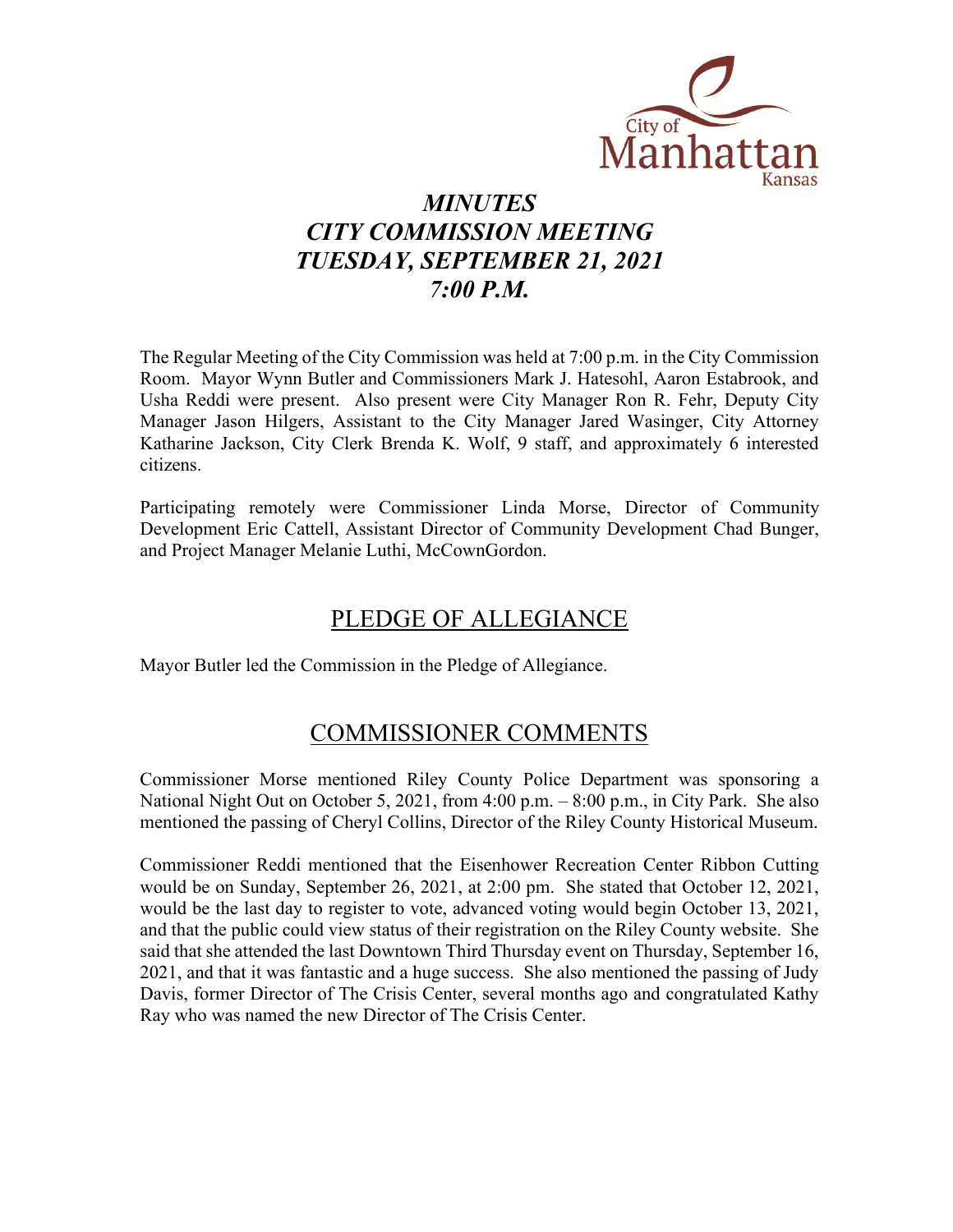# COMMISSIONER COMMENTS *(CONTINUED)*

Commissioner Estabrook stated that the Food and Farm Council was working on their system plan and seeking community input. He said that so far 1500 people have completed the survey, that took approximately eight minutes to complete, and that the survey was available on website [Nourishtogether.org.](https://nourishtogether.org/)

Mayor Butler mentioned he was looking forward to the Eisenhower Recreation Center Ribbon Cutting but requested that there be no basketball competition at this event like there was at the Anthony Recreation Center Ribbon Cutting.

## CONSENT AGENDA

(\* denotes those items discussed)

#### **MINUTES**

The Commission approved the minutes of the Regular City Commission Meeting held Tuesday, September 7, 2021.

#### **MINUTES**

The Commission approved the minutes of the Special City Commission Meeting held on Tuesday, September 14, 2021.

#### **CLAIMS REGISTER NO. 2982**

The Commission approved Claims Register No. 2982 authorizing and approving the payment of claims from September 1, 2021 – September 14, 2021, in the amount of \$4,176,367.14.

## **PAYMENT - EMINENT DOMAIN - SAFE ROUTES TO SCHOOL, PHASE IIC (PD2001)**

The Commission authorized City Administration to pay \$4,427.15 to the Clerk of the Riley County District Court to acquire a temporary easement for the Safe Routes to School, Phase IIC (PD2001, and determined that no appeal of the award was necessary.

## \* **ORDINANCE NO. 7548 - ADOPT - 2022 CITY BUDGET**

The Commission approved Ordinance No. 7548 adopting the 2022 City Budget.

\* **RESOLUTION NO. 092121-A – ADOPT – 2022-2026 CAPITAL IMPROVEMENT PROGRAM**

The Commission approved Resolution No. 092121-A adopting the 2022-2026 Capital Improvement Program.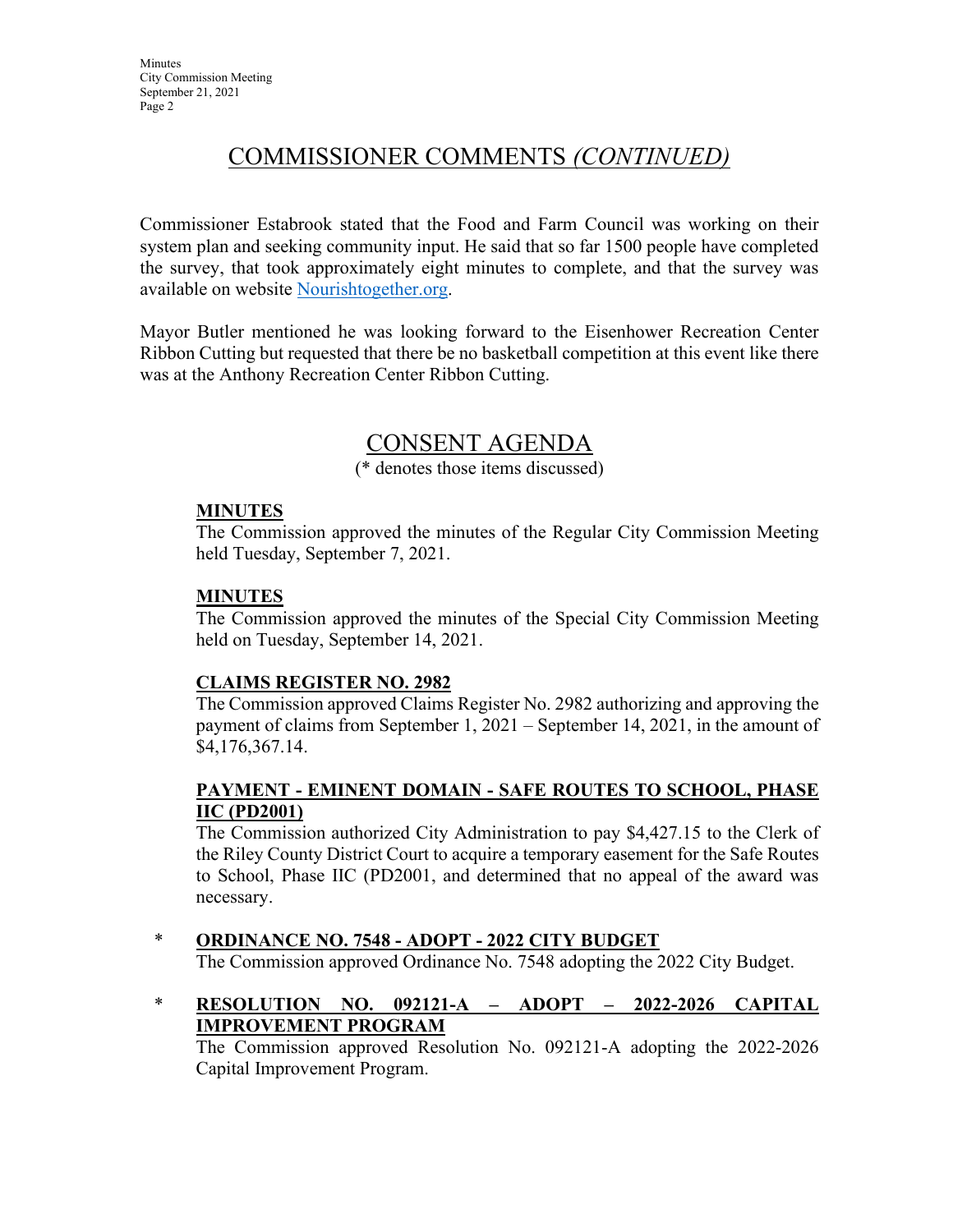#### \* **FIRST READING – 2022 SALARY ORDINANCE**

The Commission approved first reading of a Salary Ordinance establishing a new range of salaries for 2022 for City employees.

\* **RESOLUTION NO. 092121-B – MEMORANDUM OF AGREEMENT – LOCAL 2275 INTERNATIONAL ASSOCIATION OF FIREFIGHTERS**

The Commission approved Resolution No. 092121-B adopting changes to the Memorandum of Agreement with Local 2275 of the International Association of Firefighters.

## **RESOLUTION NO. 092121-C - AMEND ADMISSION FEES - SUNSET ZOO**

The Commission approved [Resolution No. 092121-C](https://manhattanks.sharepoint.com/:b:/s/CommissionPacket/ESXmPdT1r9tEhM0UJsQ_wAwBFozgJxF0ZlmP3gl4Uwv23w?e=9jOFx8) increasing the admission fee for Sunset Zoo by \$0.50 for adults, and \$0.50 for children 3-12, effective January 1, 2022.

#### **ORDINANCE NO. 7549 – AMEND SECTIONS OF CHAPTER 31 CODE OF ORDINANCES**

The Commission approved Ordinance No. 7549 amending Sections 31-31, 31-51, 31-53, 31-54, 3-71, and 31-221 of Chapter 31 of the Code of Ordinances *(See Attachment No. 1)*.

## **FIRST READING – ADOPT – STANDARD TRAFFIC ORDINANCE FOR KANSAS CITIES, EDITION OF 2021**

The Commission approved first reading of the ordinance incorporating by reference the Standard Traffic Ordinance for Kansas Cities, Edition of 2021, with amendments as set forth in the ordinance.

#### **RESOLUTION NO. 092121-D - TEMPORARY NOTES SERIES 2021-02**

The Commission ratified acceptance of the best bid for the notes to Morgan Stanley & Co., LLC, of New York, New York, and approved Resolution No. 092121-D, issuing \$25,765,000.00 in temporary notes (Series 2021-02) to finance the following four (4) special assessment projects: *The Highlands at Grand Mere, Unit 2 - Sanitary Sewer (SS2014), Street (ST2012), and Water (WA2021) Improvements and the Candlewood Shopping Center Turn Lane (ST1014)*, and the following seven (7) capital projects: *AAB Meter Replacement Project (WA2101), Frank Anneberg Park Parking Lot FEMA Mitigation Project (FM1903), Frank Anneberg Park Trail FEMA Mitigation Project (FM1914), Fire Station Headquarters Generator (FR042P), Joint Maintenance Facility (SP1601), Kimball Avenue/Candlewood K-113 Project (ST2102), and Kimball Avenue Reconstruction project (SW2003)* to be debt financed.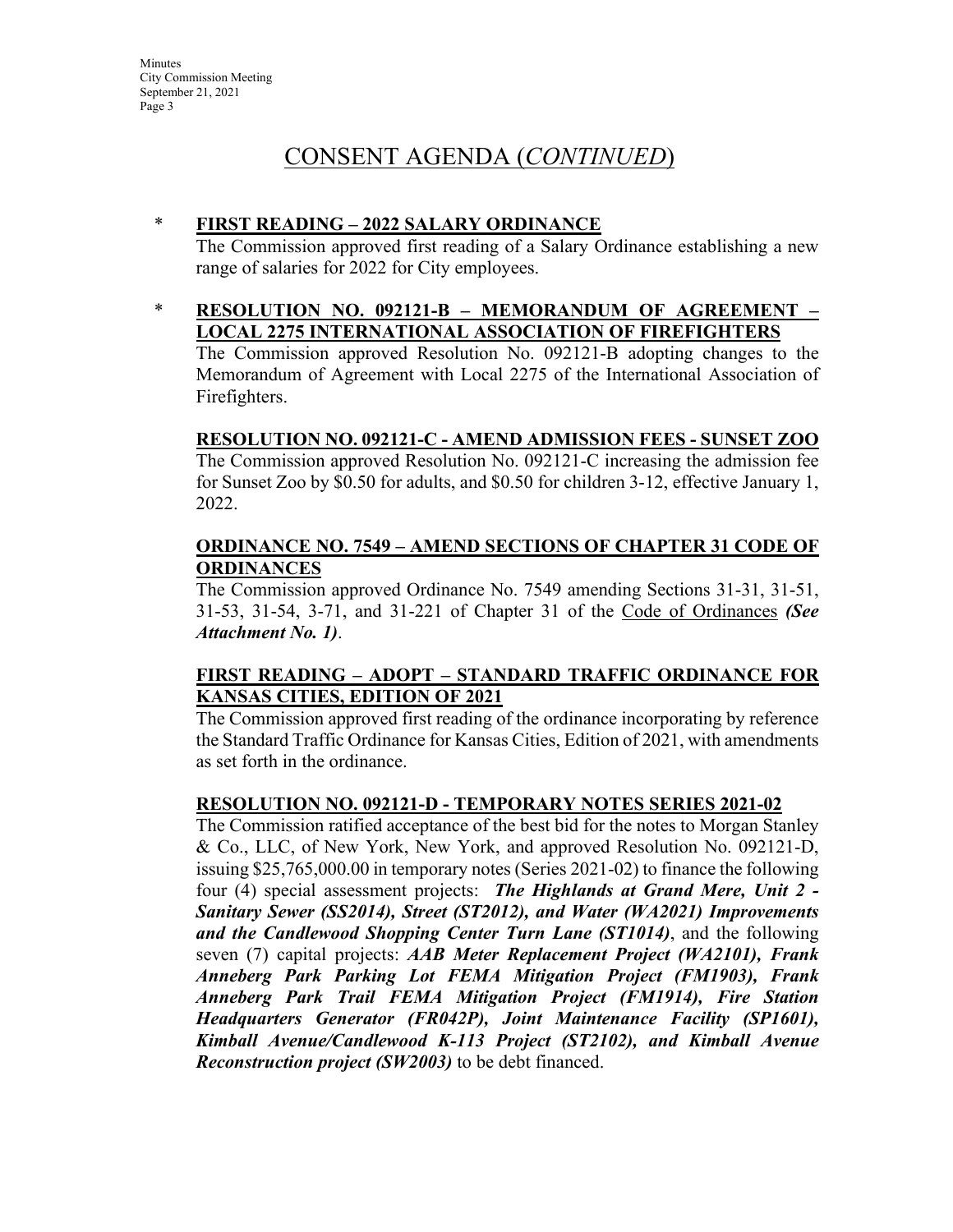## **RESOLUTION NO. 092121-E – PROGRAM AGREEMENT PROPOSAL – KANSAS MUTUAL AID PROGRAM**

The Commission authorized the Mayor and City Clerk to execute Kansas Mutual Aid Program for Utilities (KSMAPS) Resolution, Resolution No. 092121-E, and Program Agreement Proposal.

## **\* RESOLUTION NO. 092121-F - POLICY - DONATED ART**

The Commission approved Policy Resolution No. 092121-F creating a process for donors and artists to initiate public art projects to be located on City property.

## **AWARD CONTRACT - NORTH CAMPUS CORRIDOR, PHASE 10 (ST2001)**

The Commission found that Bayer Construction, of Manhattan, Kansas, was the lowest and best responsible bidder, based on staff recommendation; accepted the Engineer's Opinion of Probable Cost in the amount of \$5,463,441.23; and awarded and authorized the Mayor and City Clerk to execute a construction contract with Bayer Construction, of Manhattan, Kansas, in the amount of \$4,070,170.61 for the North Campus Corridor, Phase 10 project (ST2001).

## **CONTRACT AMENDMENT NO. 4 - CONSTRUCTION ENGINEERING SERVICES** - **NORTH CAMPUS CORRIDOR, PHASE 10 (ST2001)**

The Commission authorized City Administration to finalize and the Mayor and City Clerk to execute a supplemental services agreement with BG Consultants, of Manhattan, Kansas, for additional Construction Engineering services, with a not to exceed amount *(not to exceed \$49,265.00)*, for the North Campus Corridor, Phase 10 project (ST2001).

## **AWARD CONTRACT – 2021 CONCRETE PANEL REPLACEMENT – ALLISON AVENUE/DEHOFF DRIVE (ST2111)**

The Commission awarded and authorized the Mayor and City Clerk to execute a construction contract, in the amount of  $$522,960.00$ , with T & M Concrete Construction Company, of Junction City, Kansas, for the 2021 Concrete Panel Replacement project at Allison Avenue and Dehoff Drive (ST2111).

## \* **AMENDMENT NO. 2 – AGGIEVILLE PARKING GARAGE (AG1903)**

Jason Hilgers, Deputy City Manager, answered questions from the Commission.

The Commission approved Amendment No. 2 with McCown Gordon for the fire suppression system in the Aggieville Parking Garage project (AG1903).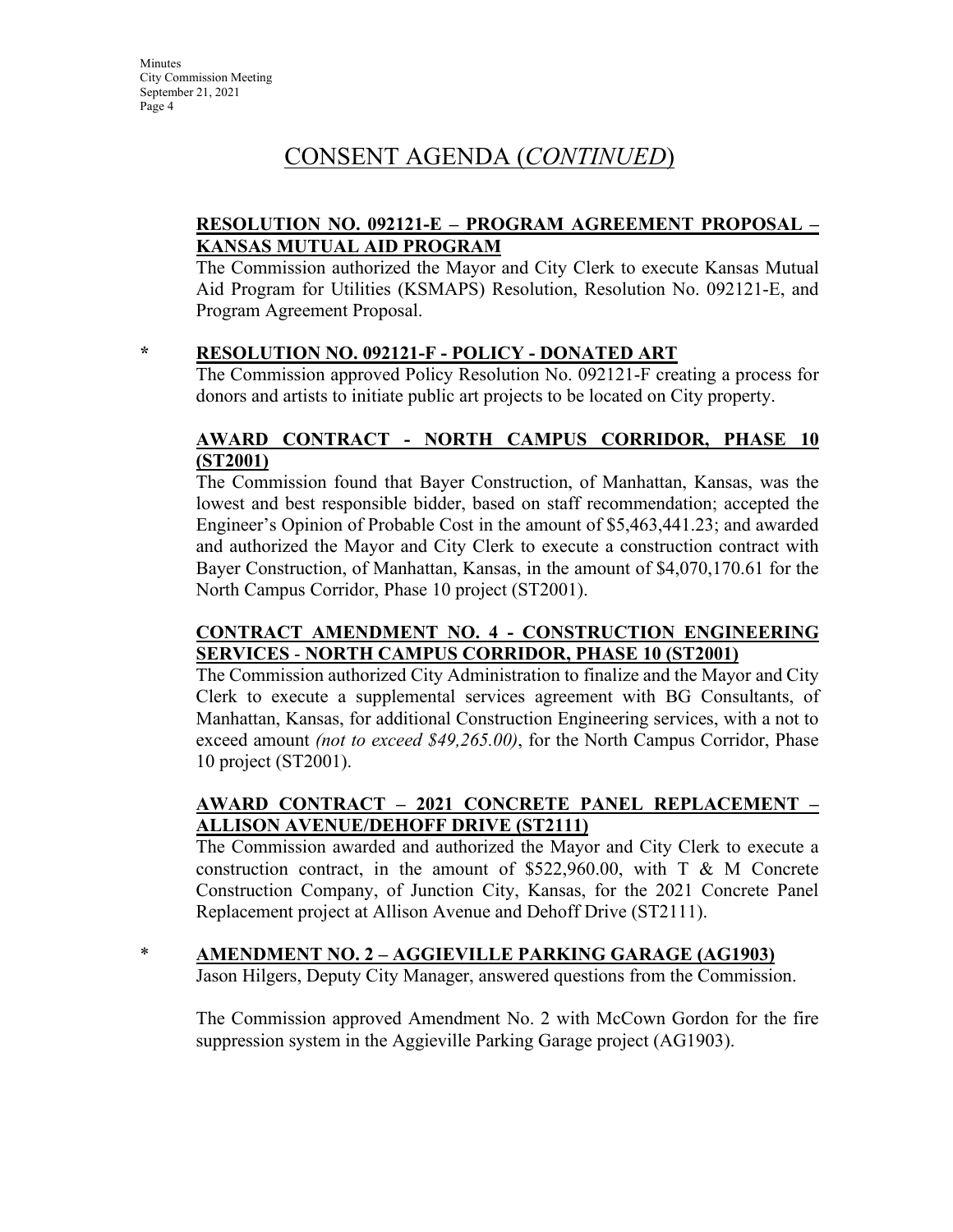## \* **RESOLUTION NO. 092121-G - AMEND AUTHORITY TO FINANCE - AGGIEVILLE PARKING GARAGE (AG1903)**

The Commission approved the bond resolution amendment, Resolution No. 092121-G, to gain additional bonding capacity for the Aggieville Parking Garage project (AG1903).

#### **AGREEMENT - PIERCE MANUFACTURING - HAZMAT TRUCK - FIRE UNIT 107 (CIP #FR013E)**

The Commission authorized the Mayor and City Clerk to execute a contract with Pierce Manufacturing, Inc, of Appleton, Wisconsin, through Conrad Fire Equipment, of Olathe, Kansas, for the direct purchase of a Pierce Enforcer Hazmat Truck and related equipment, in the amount of \$1,050,000.00, utilizing the H-GAC buying program for a HazMat Truck (Unit 107-CIP #FR013E).

#### **LEASE PURCHASE - HAZMAT TRUCK - FIRE UNIT 107 (CIP #FR013E)**

The Commission authorized the Mayor and City Clerk to execute a ten (10) year Lease Purchase Agreement with an annual payment of \$114,135.42 at a 1.46% interest rate, and all documents necessary with Commerce Bank/Clayton Holdings, Inc., to be paid from the Fire Equipment Reserve Fund, for a HazMat Truck (Unit 107-CIP #FR013E).

#### **\* ACCEPT GRANT – ONE GAS – "WARM AND LIGHT THE HEART OF EXPEDITION ASIA AT SUNSET ZOO"**

The Commission accepted the "Warm and Light the Heart of Expedition Asia at Sunset Zoo" grant from the ONE Gas Foundation in the amount of \$57,500.00.

#### **PRIVATE SEWER EASEMENT - USD 383**

The Commission granted a private sewer easement to USD 383 at 510 Griffith Drive (Northview Park Pool), Manhattan, KS, 66502.

**\* APPOINT - MANHATTAN HOUSING STUDY STEERING COMMITTEE**

Commissioner Reddi suggested adding a Fort Riley and a Chamber of Commerce representative to the Steering Commission.

Mayor Butler agreed to adding the two additional appointments as suggested.

The Commission approved appointed members to the Manhattan Housing Study Steering Committee, as recommended by Mayor Butler. *(See Attachment No. 2)*

#### **BOARD APPOINTMENTS**

The Commission approved the following appointments by Mayor Butler to various boards and committees of the City.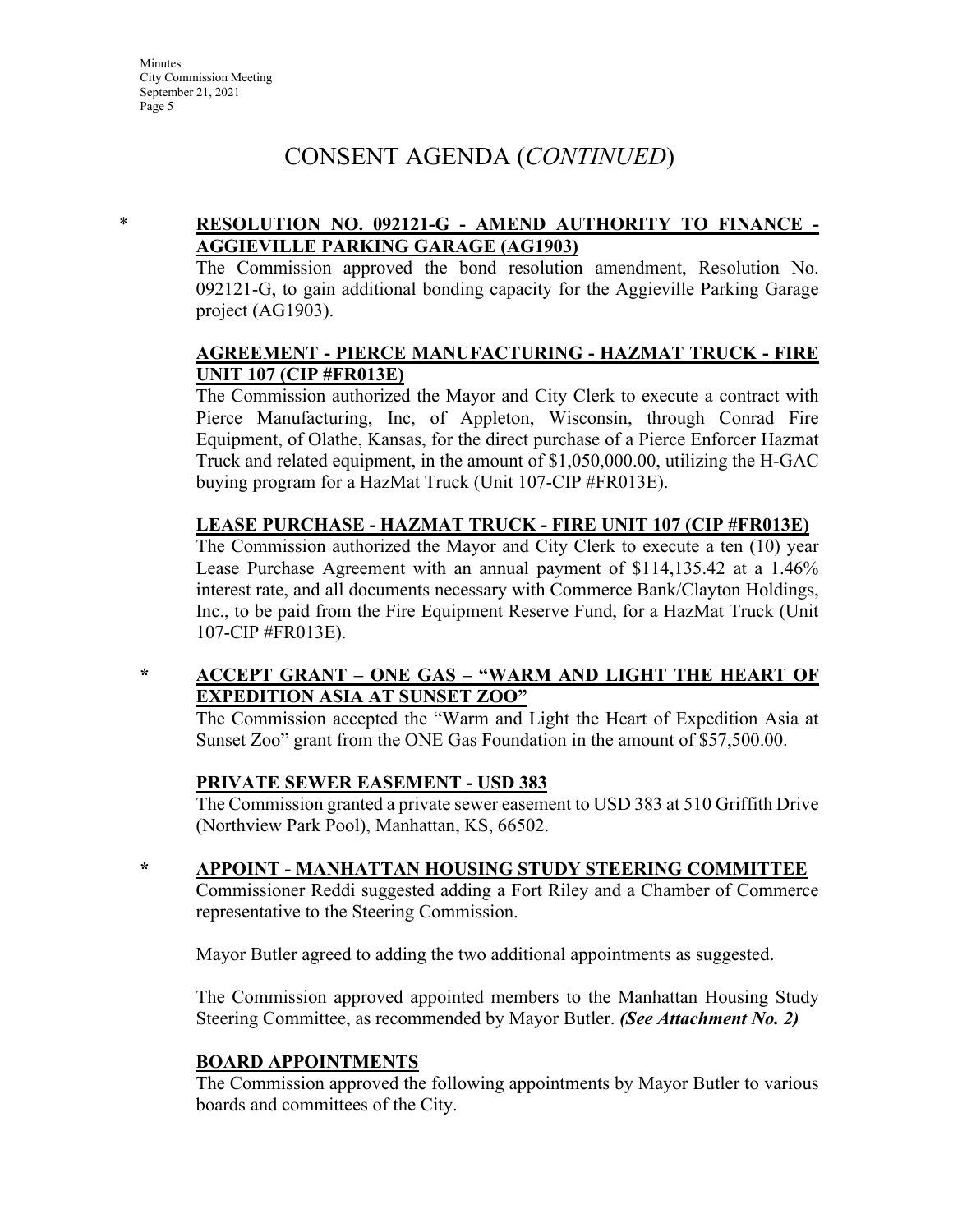#### **BOARD APPOINTMENTS** *(CONTINUED)*

#### *Douglass Center Advisory Board*

Re-appointment of Constance Birdsong, 811 Yuma St., Apt. B, to a three-year Geographical term, which will begin October 3, 2021, and will expire October 2, 2024.

## *Downtown Business Improvement District Advisory Board*

Appointment of Misty Johnson, 433 Stone Grove Dr., to fill the unexpired term of Scott Augustine, which begins immediately, and will expire December 31, 2022.

#### *Social Services Advisory Board*

Appointment of Brandon Savage, 3118 Amherst Ave., to fill the unexpired term of Jessica Elmore, which begins immediately, and will expire June 30, 2023.

## *Special Alcohol Funds Advisory Committee*

Appointment of Christine Benne, 1004 Brianna Ct., to fill the unexpired term of Jurdene Coleman, which begins immediately, and will expire June 30, 2022.

Mayor Butler opened the public comments.

Hearing no comments, Mayor Butler closed the public comments.

After discussion, Commissioner Estabrook moved to approve the consent agenda. Commissioner Reddi seconded the motion. On a roll call vote, motion carried 5-0 with the exception of Item C1, ORDINANCE NO. 7548 – ADOPT - 2022 CITY BUDGET and RESOLUTION NO. 092121-A – ADOPT – 2022-2026 CAPITAL IMPROVEMENT PROGRAM, which carried 3-2 with Mayor Butler and Commissioner Hatesohl voting against; Item C2, FIRST READING – 2022 SALARY ORDINANCE, which carried 4-1 with Mayor Butler voting against; and Item G3a, AMENDMENT NO. 2 – AGGIEVILLE PARKING GARAGE (AG1903), and Item G3b, RESOLUTION NO. 092121-G – AMEND AUTHORITY TO FINANCE - AGGIEVILLE PARKING GARAGE (AG1903), which carried 4-1with Commissioner Hatesohl voting against.

## GENERAL AGENDA

## **LEVEE PROJECT – BID CONCURRENCE, BETTERMENT AND OPTIONS - PAYMENT AUTHORIZATION (SM1813)**

Brian Johnson, City Engineer, presented the item.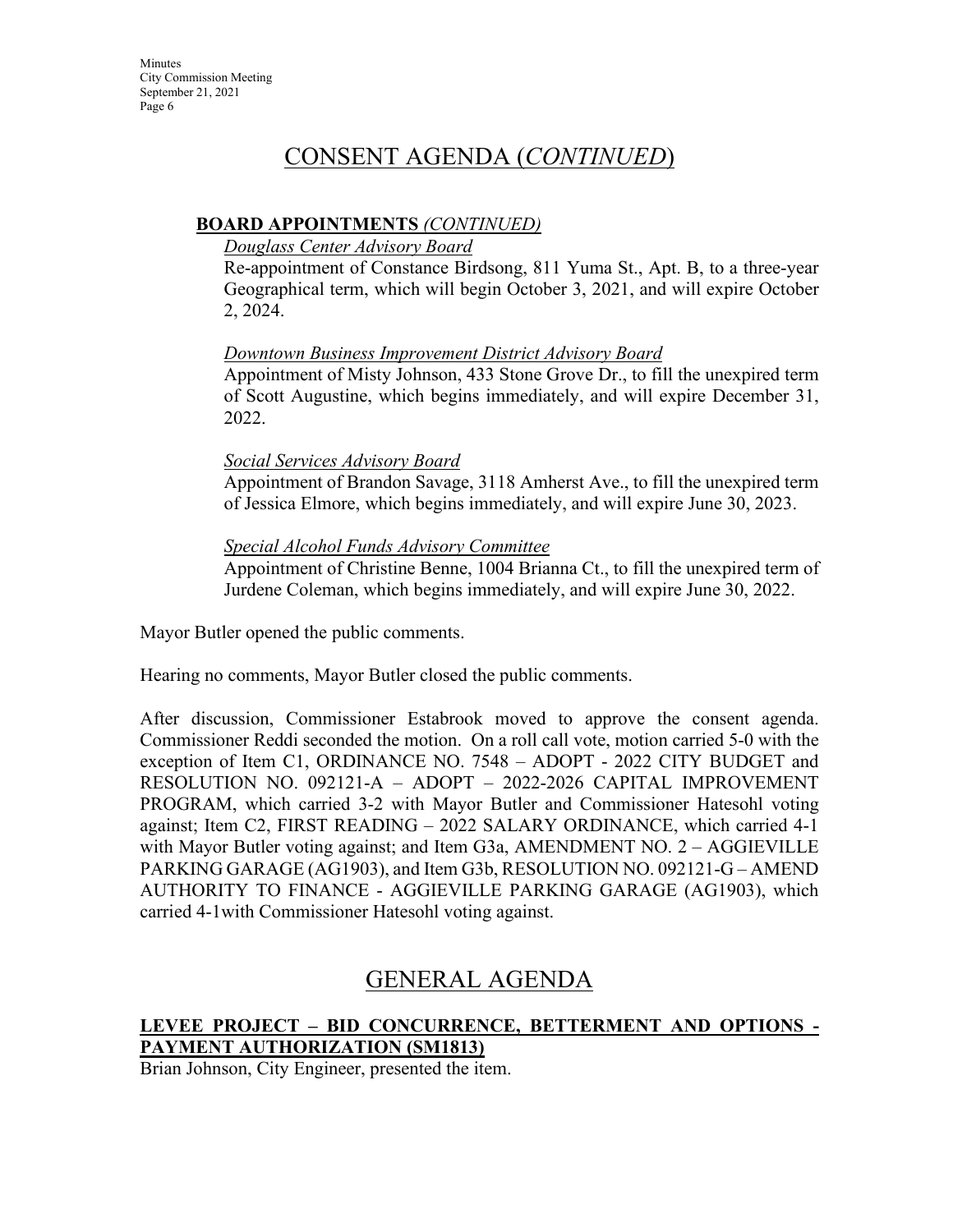# GENERAL AGENDA

#### **LEVEE PROJECT – BID CONCURRENCE, BETTERMENT AND OPTIONS, AND PAYMENT AUTHORIZATION (SM1813)** *(CONTINUED)*

Brian Johnson, City Engineer, and Rob Ott, Director of Public Works, answered questions from the Commission.

Mayor Butler opened the public comments.

Hearing no comments, Mayor Butler closed the public comments.

Ron Fehr, City Manager, clarified why the Commission was asked to waive second reading of the ordinance.

Commissioner Estabrook moved to waive the second reading of Ordinance No. 7550 due to exigent circumstances and allow for Ordinance No. 7550 to be considered for final action with one reading. Commissioner Hatesohl seconded the motion. On a roll call vote, motion carried 5-0.

Commissioner Estabrook moved to authorize City Administration to formally concur with the USACE *(U.S. Army Corps of Engineers)* on award of the Manhattan Levee Flood Risk Management project (SM1813) to the low bidder, ESI Contracting; to accept and contract for each of the optional betterment and utility relocations listed in the bid; to make \$12,432,381.00 in total payments to the USACE as currently invoiced and authorize staff to pay future contingency invoices from the USACE totaling \$1,907,208.00; approve Ordinance No. 7550 amending the financing of the betterments portion of the project; and approve Resolution Nos. 092121-H and 092121-I authorizing financing for the relocation of sewer (SS2013) and water (WA2017, WA2018) utilities related to the project*.* Commissioner Hatesohl seconded the motion. On a roll call vote, motion carried 5-0.

#### **ADJOURNMENT**

At 8:02 p.m. the Commission adjourned.

 $m$ ende  $x.$  Weg

Brenda K. Wolf, CMC, City Clerk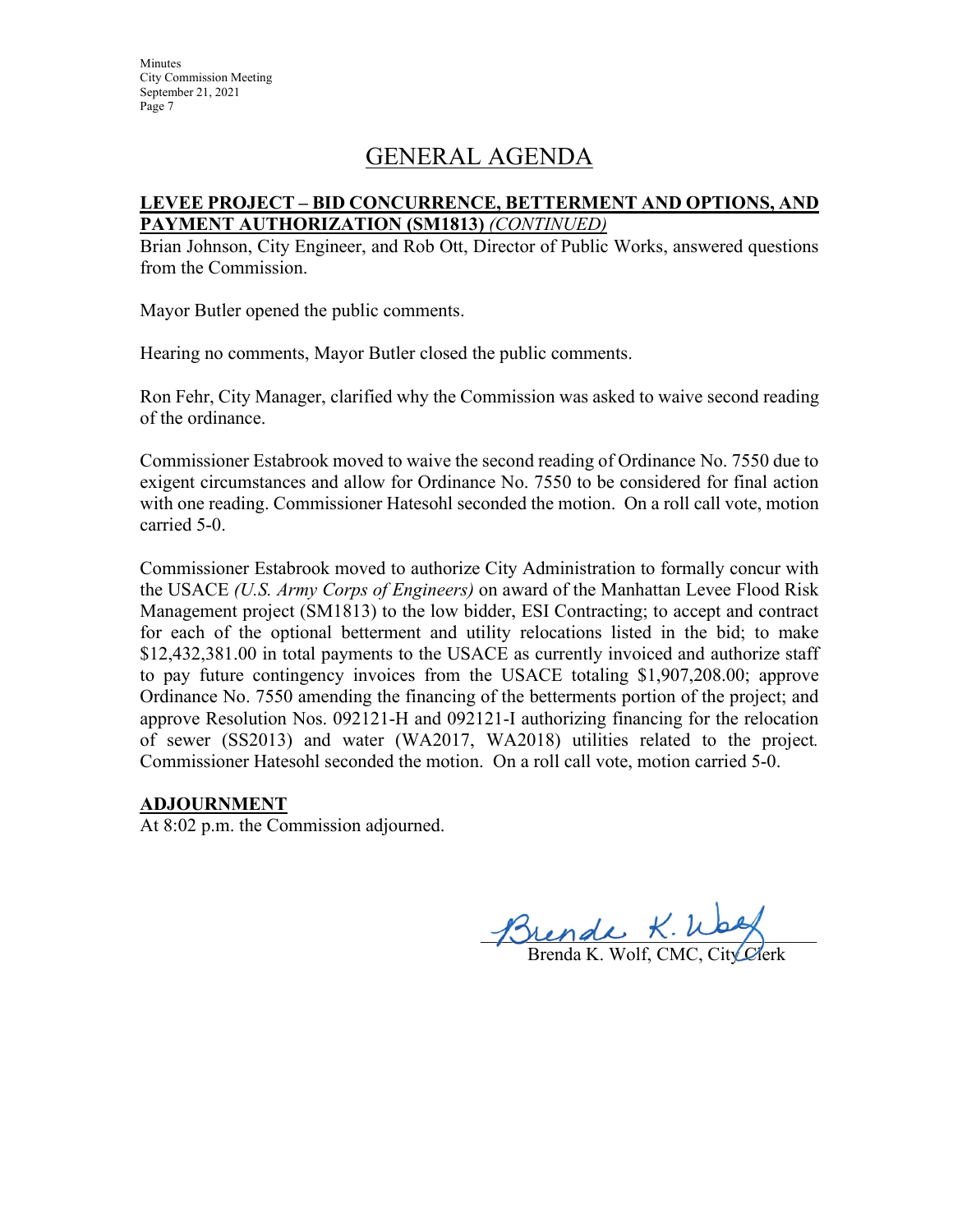*Attachment No. 1*

## **Changes to Chapter 31 of the Code of Ordinances**

The ordinance under consideration reflects the following changes to municipal parking regulations in the city of Manhattan, as well as the addition of a school zone near Eisenhower Middle School:

- **Hobbs Drive**: No parking on both sides of Hobbs Drive between Browning Avenue and Vaughn Drive from 8:00 am to 4:30 pm to accommodate Marlatt Elementary and buses.
- **Laramie Street**: Changing the two parking stalls on the north side Laramie Street, east of  $12<sup>th</sup>$  Street, from 3-hour parking 8 am-5 pm to a 15-minute loading zone at all times of the day. This change was recommended by the Aggieville Business Association and Kansas State University for their Cats3D (Cats Don't Drink & Drive) campaign to create and encourage safe spot for ride share usage and pickups.
- **City Park Roads**: Currently, City Code lists all roadways within City Park as a 3 hour limit with no overnight parking. Many roadways are currently signed differently under the Parks and Recreation Directors authority. This ordinance change is cleanup to match existing signage and/or practice to have no curb parking along North Park Road, parts of Central Park Road, East Park Road, and Springboard Lane.
- **Marlatt Avenue School Zone near Kirkwood Drive**: requiring reduced speeds from 7:15 a.m. to 8:15 a.m. and 2:30 p.m. to 3:30 p.m., Monday through Friday, from August  $10^{th}$  through June  $15^{th}$  for Eisenhower Middle School.